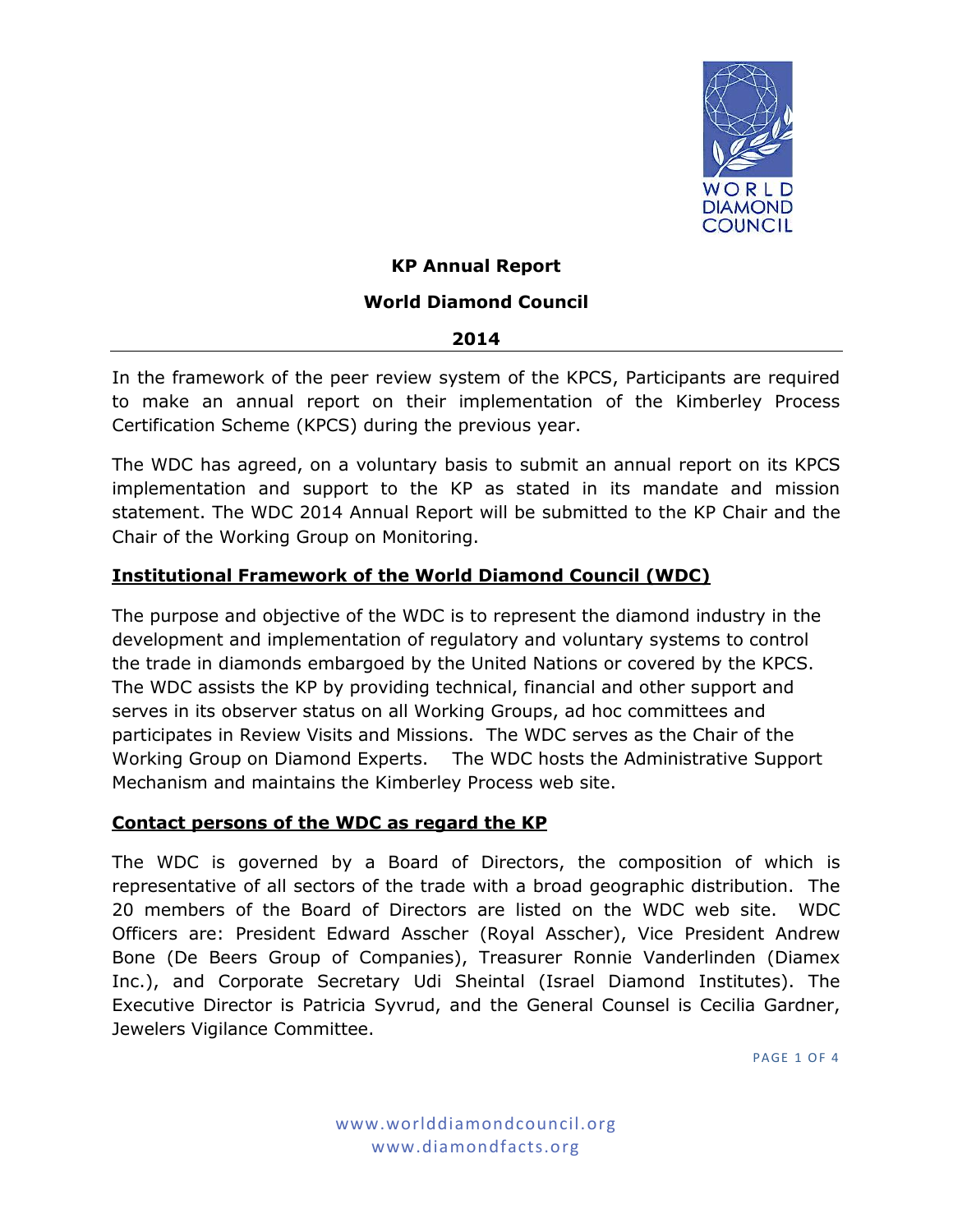The main contact person for the organization is Executive Director Patricia Syvrud: patricia.syvrud@worlddiamondcouncil.org. The WDC Corporate Secretary is Udi Sheintal: [secretary@worlddiamondcouncil.org.](mailto:secretary@worlddiamondcouncil.org)

# **Members of the WDC**

The WDC currently has 49 core members, from every sector of the diamond industry, including producers, dealers, manufacturers and retailers. Some of these members represent more than one company or organization. The WDC also has members who represent affiliated trades, such as banks and shipping companies. A list of all WDC members is available on its web site: [www.worlddiamondcouncil.org.](http://www.worlddiamondcouncil.org/)

# **Actions taken to support the KP in 2014**

During 2014, WDC continued its active participation in all Working Groups and committees of the KPCS.

- Approximately 11 WDC members participated in the Intersessional meeting in Shanghai, China and 15 in the Plenary meeting in Guangzhou.
- WDC continued to serve as the Chair of the Working Group of Diamond Experts.
- During Plenary, the WDC was nominated Chair of the newly created Subgroup on Valuation, under the WGDE.
- The following WDC members participated in Review Visits:
	- o Kavita Hebalkar, GJPEC, India Guyana
	- o Udi Sheintal, IDI, Israel China
	- o James Evans Lombe, US Coalition Guinea
	- o Sabyasachi Ray, GJPEC, India Australia
- WDC members also participated in Review Missions to Cote d'Ivoire and the "Experts Mission" to CAR. This mission took place under the Chair of the WGM and WGDE, was accompanied by a member of the UN Panel of Experts on CAR, and was conducted in the spirit of the Administrative Decision on ensuring that diamonds from CAR are not introduced into the legitimate trade.

Administrative Support Mechanism: In 2013, the WDC signed an MOU with the KP to continue its role in hosting and implementing the Administrative Support Mechanism for the 2014 KP Chair and Vice Chair for services which are administrative in nature, through 2016. The ASM, through members of the WDC, continued to voluntarily undertake the tasks of the ASM including:

**PAGE 2 OF 4**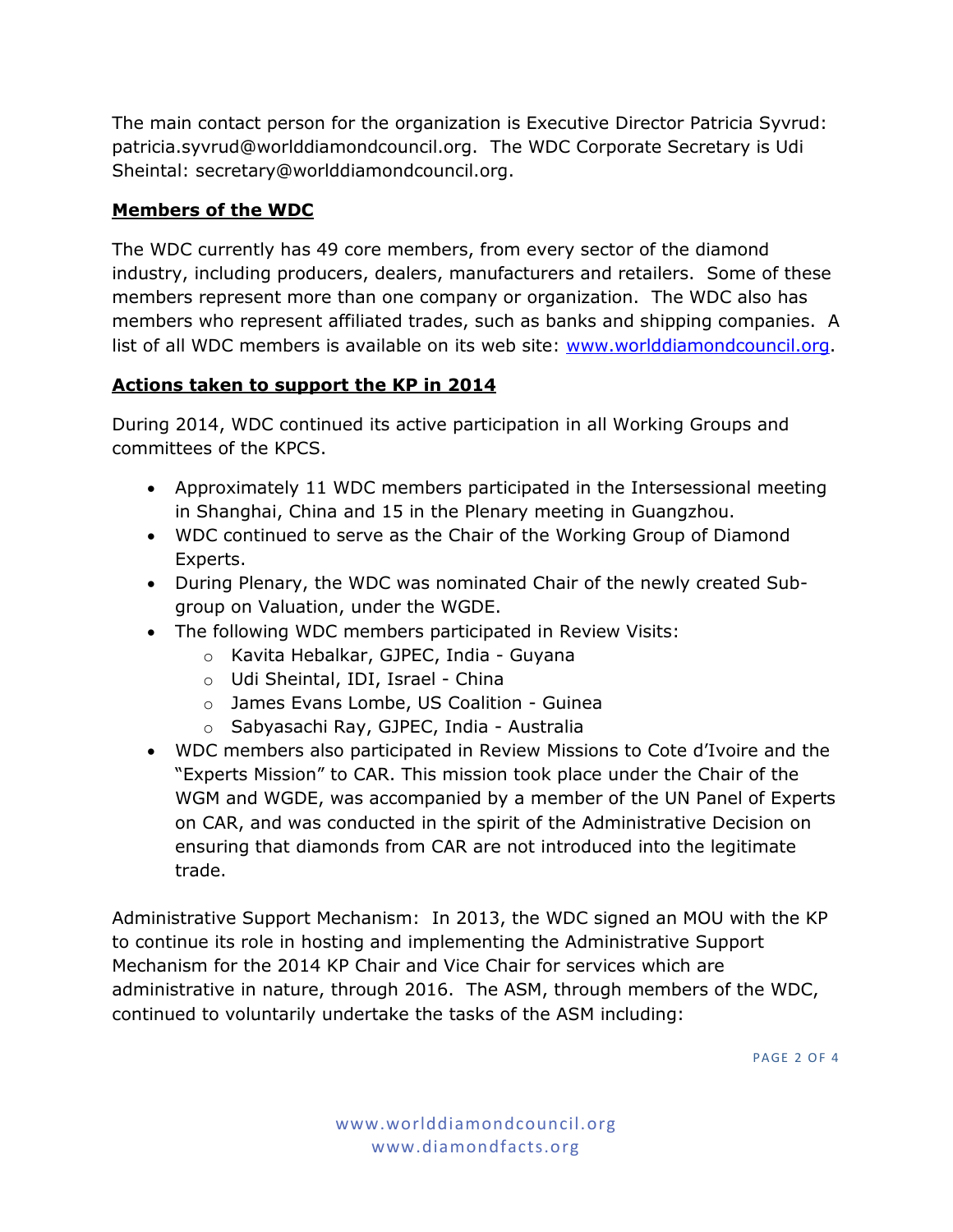- Antwerp World Diamond Centre Central focal point of the ASM including Knowledge Management, Institutional Memory and KP web site hosting and maintenance
- Gem and Jewelry Export Promotion Council Logistical support for KP Chair, Chairs of WGs and Ad Hoc committees
- Israeli Diamond Institutes Communications
- DDI Requests for Technical and Professional Assistance.

The ASM submitted reports during 2014 KP Intercessional and Plenary meetings. The 2014 activities of the ASM continued as performed in 2013, specifically:

- Provide communications services for the KP Chair, facilitating all messages sent to Participants and Observers of the KPCS.
- Through the hosting and maintenance of the web site, provided an enhanced compilation of KPCS official documents, and published completed review visit reports, both in short version (for the public section of the web site) and the longer versions for the "Members Only" section for the web site.
- Collection of minutes of all working group telephone conference calls and meetings.
- Provided administrative services during both the Intercessional and Plenary meetings in China.
- As noted in the 2013 WDC KP Annual Report, the mandate of the ASM was extended to Plenary 2016.

As the WDC has done in the past, presentations were made in 2014 about the progress of the KPCS, and the implementation of the WDC System of Warranties. Specifically, Ms. Cecilia Gardner, WDC Legal Counsel, presented to the American Foreign Lawyers Association in March 2014, and at the JCK Show Las Vegas in June 2014.

WDC President, Edward Asscher, represented the WDC as speaker/panelist at the following jewelry industry events throughout the year: World Diamond Conference, New Delhi, India; IDMA International Diamond Conference, Antwerp, Belgium; and the WFDB World Diamond Congress, Antwerp, Belgium. As WDC President, Mr. Asscher spoke at the KP Intercessional and Plenary meetings, and attended meetings with the Antwerp World Diamond Centre, 2014 KP Chair, ASM, KP WG Chairs, KP Participant representatives and various government officials.

**PAGE 3 OF 4**